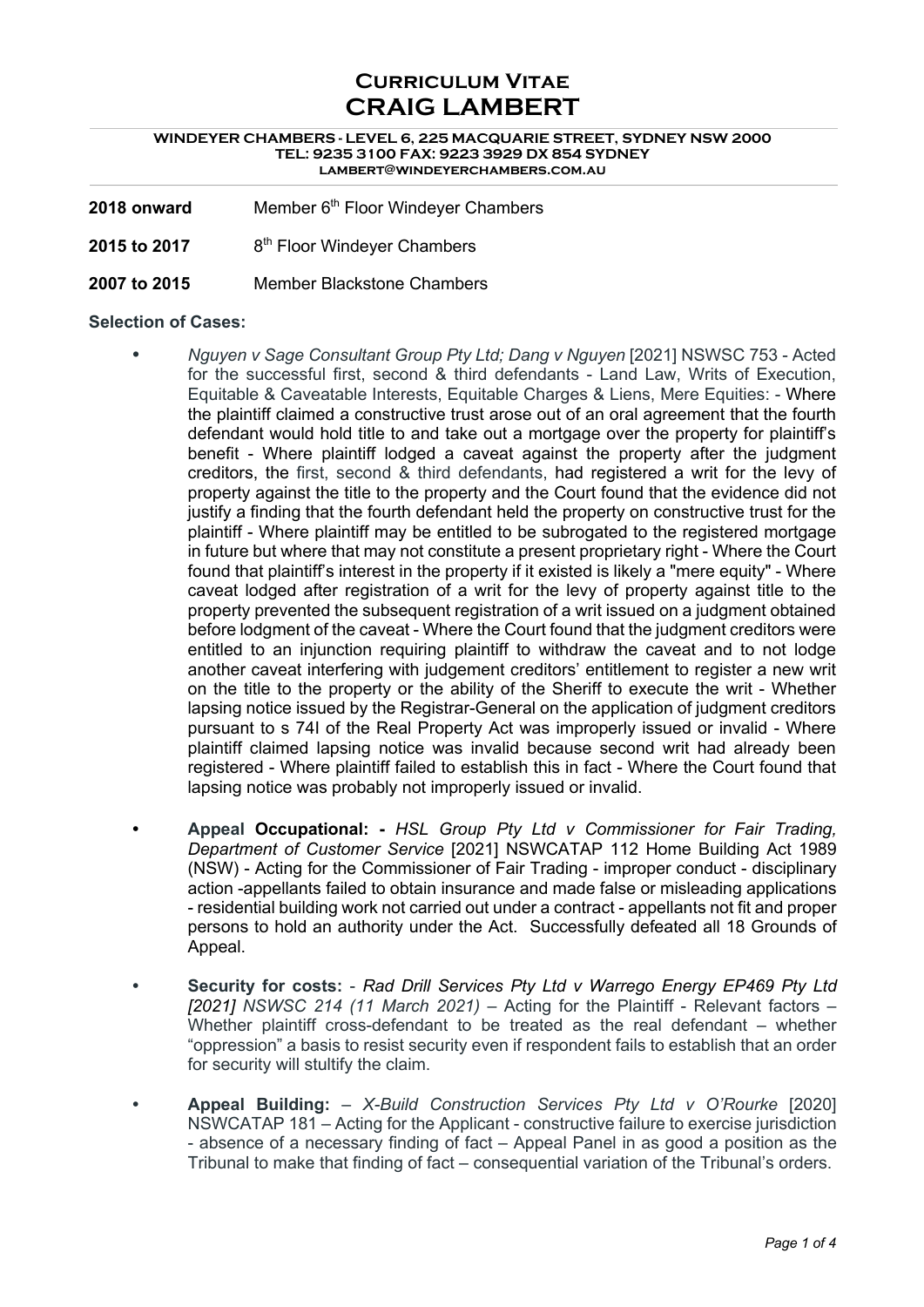- **• Appeal Occupational:** *Murabito v Commissioner for Fair Trading* (No 2) [2020] NSWCATAP 155 - Acting for the Commissioner of Fair Trading - real estate agent's licence – application for renewal – offences involving dishonesty – discretion to ignore offences – whether error of law in exercise of discretion – whether leave to appeal should be granted.
- **• Summary Dismissal:** *Murabito v Commissioner for Fair Trading* [2020] NSWCATAP 63 - Acting for the Commissioner of Fair Trading - failure to comply with directions – application to dismiss appeal proceedings for want of prosecution.
- **• Contempt:** *In the matter of Jimmy's Recipe Pty Limited* [2020] NSWSC 93 Acting for the Third and Fourth Defendants – Contempt –whether criminal or civil – breach of undertakings- elements of civil contempt – elements of technical contempt – whether undertakings capable of compliance  $-$  whether acts of clients deliberate or willful  $$ whether presence in court necessary at time of undertaking.
- **• Administrative Law:** *Mr. Alexander Gambotto-Burke v Child Support Registrar & Ms. Antonella Gambotto-Burke* [2019] AATA - Acting for the Respondent Father - review of objection decision for change of assessment under the Child Support (Assessment) Act 1989 by Department of Human Services.
- **• Criminal Fraud***: NSW Fair Trading, Department of Finance, Services and Innovation v Edward Kang* [2019] – Acting for the Crown as Acting Crown Prosecutor - 6 x s 192E(1)(b) Crimes Act charges: The defendant by deception, namely inducing consumers to believe that a company would arrange a 457 Visa application knowing or being reckless to the fact that no such visa would eventuate, dishonestly caused a financial disadvantage.
- **Administrative Law**: *Saul v Department of Fair Trading* [2019] NSWCATAD 161 Department issued a determination to take disciplinary action against the applicant under s 198 of the *Property Stock and Business Agents Act 2002* – Applicant sought review – Whether Applicant fit and proper person to hold a Licence under Act.
- **Appeals, Jurisdiction and Procedure:** *Gorczynski v W & FT Osmo Pty Limited* [2019] NSWCA 80 - Appeal from interlocutory decision of associate Judge - Effect of commencing appeal in Court of Appeal rather than in Common Law - Preliminary discovery denied application not confined to defined period and specific category of documents.
- **• Appeals, Jurisdiction and Industrial Law:** *Liu v Stephen Grubits and Associates* [2019] FCAFC 24 and *Liu v Stephen Grubits and Associates (No2)* [2019] FCAFC 42 – Successfully defended the contention that there was no power for the Federal Circuit Court to award costs against a party in proceedings relating to a matter arising under the *Fair Work Act*.
- **Trust and Estates, Protected Persons:** *LP v P & Ors* [2018] NSWSC 1168 Application by mother of protected person to have financial manager of the estate removed.
- **Employment:** *Liu v Stephen Grubits & Associates* [2018] FCCA 842 (No 2) Industrial Law - whether costs available under the *Fair Work Act* where the applicant had acted unreasonably and was vexatious.
- **Immigration Fraud:** *Van Tuan Nguyen & 2 others v Sage Consultant Group Pty Ltd &*  4 others [2018] NSWSC 65 (6 February 2018) - 1<sup>st</sup> & 2<sup>nd</sup> Defendants posed as Registered Immigration Agents and Solicitors defrauding the Plaintiffs and obtaining financial benefit by deceit.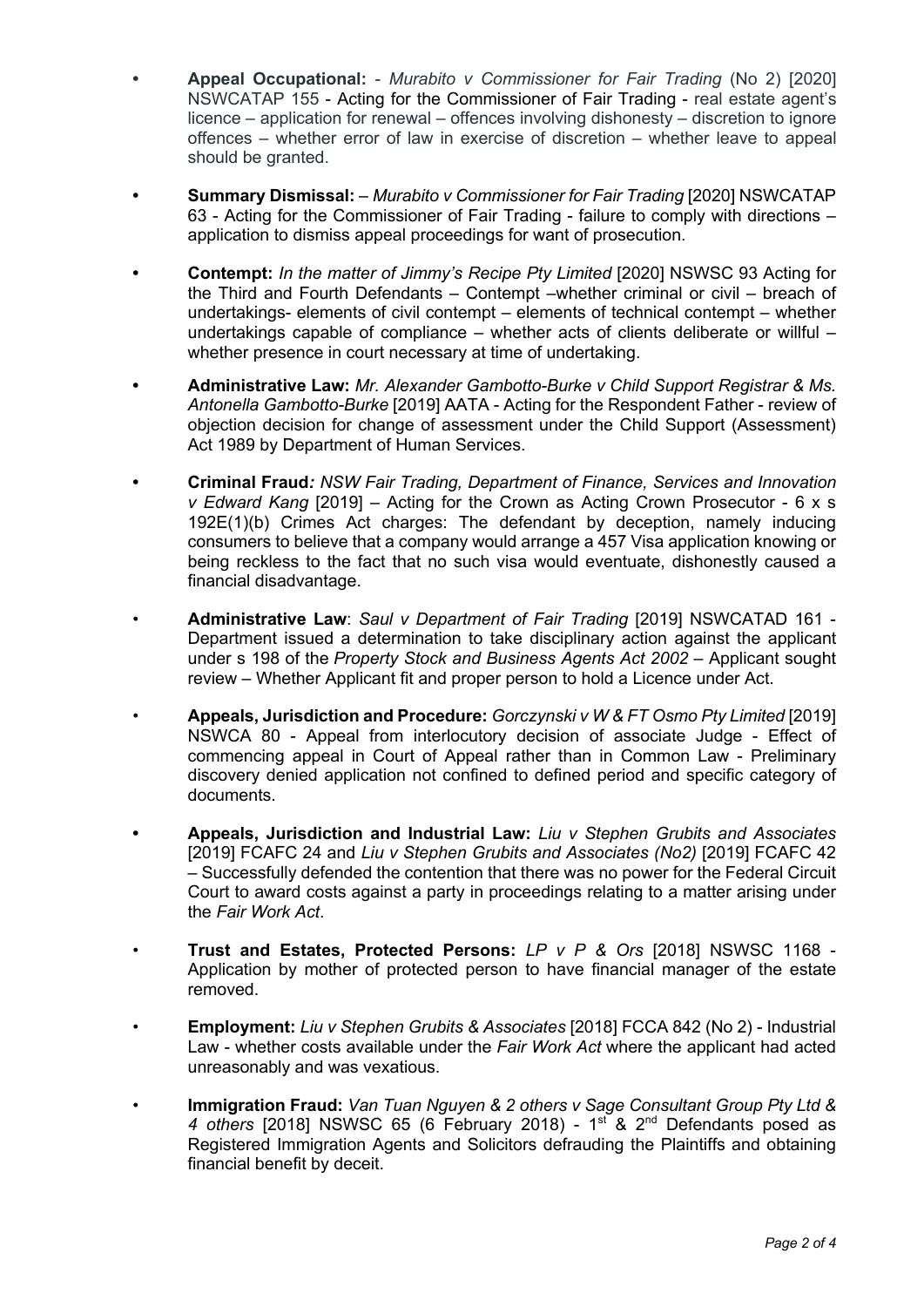- **• Practice and Procedure:** *Gorczynski v W & FT Osmo Pty Limited* [2018] NSWSC 1107 - Acting for the Fifth Respondent - Application for preliminary discovery- whether plaintiff has confined orders sought for disclosure, discovery and production to a defined time period - whether plaintiff has defined the specific category of documents required - respondents not required to provide preliminary discovery.
- **Indictable Offences:** *R –v– Liam Cooley* H60475420 [2017] Acting Crown Prosecutor Seq. 1: Aggravated Break and Enter & commit serious indictable offence (in company) – s.112(2) Crimes Act 1900, Seq. 2: Be carried in conveyance taken w/o consent of owner -  $T2 - s.154A(1)(b)$  Crimes Act 1900, Seq. 3: Larceny  $- s.117$  Crimes Act 1900 Seq. 4: Possess prohibited drug – s.10(1) Drug Misuse and Trafficking Act 1985.
- **Employment and Fraud:** *The Entourage Group Pty Ltd v Amilo Abouna & Rania Ishak trading as Smart Way Consulting* [2016] NSWDC 14827 - Fraud established against employee and by contractor wife.
- **• Urgent Relief:** *The Entourage Group Pty Ltd v Amilo Abouna & Rania Ishak trading as Smart Way Consulting* [2016] NSWSC 226197 (24 June 2016) - Freezing order obtained against fraudsters.
- **Building:** *Yong v Antworks Pty Ltd* [2016] NSWCATAP 14 (18 January 2016) Successful appeal on interpretation of Home Building Act.
- **Employment:** *Cole v Quest Software Pty Ltd* [2015] FCCA 1314 (27 May 2015) Breach of employment contract and unconscionable conduct.
- **Negligence and Personal Injury:** *Jack Layard by his Tutor v Leisure Learning Pty Ltd*  [2012] NSWDC 70218 – Duty of importer/distributor of a flying fox, Injury to child, future economic loss (Settled 2014 NFP).
- **Appeal:** *Tjiong & Anor -v- Tjiong* [2012] NSWCA 201 (28 February 2012) Junior Credibility of appellant.
- **Urgent Relief:** *Cascio v Western Suburbs Soccer, Sports and Community Club Limited t/as Canada Bay Club* [2012] NSWSC 796 - Interim and final relief obtained preventing expulsion of a member.
- **Vexatious Litigants:** *Viavattene v Morton* [2011] NSWSC 1173 security for costs and guillotine order obtained against vexatious self-represented litigant.
- **Employment and Fraud:** *H. Polesy & Co Pty Limited -v- Peter Wayne Cherry* [2011] NSWSC 1334 (14 March 2011) - Fraud in employment - breach of fiduciary duty restraint of confidential information.
- **Trusts and Fraud:** *Tjiong & Anor -v- Tjiong* [2010] NSW 578 (4 June 2010) Junior fraudulently established family trust - removed trustee and executor - reclaimed monies improperly procured from the family trust - defendant found to have fabricated evidence.